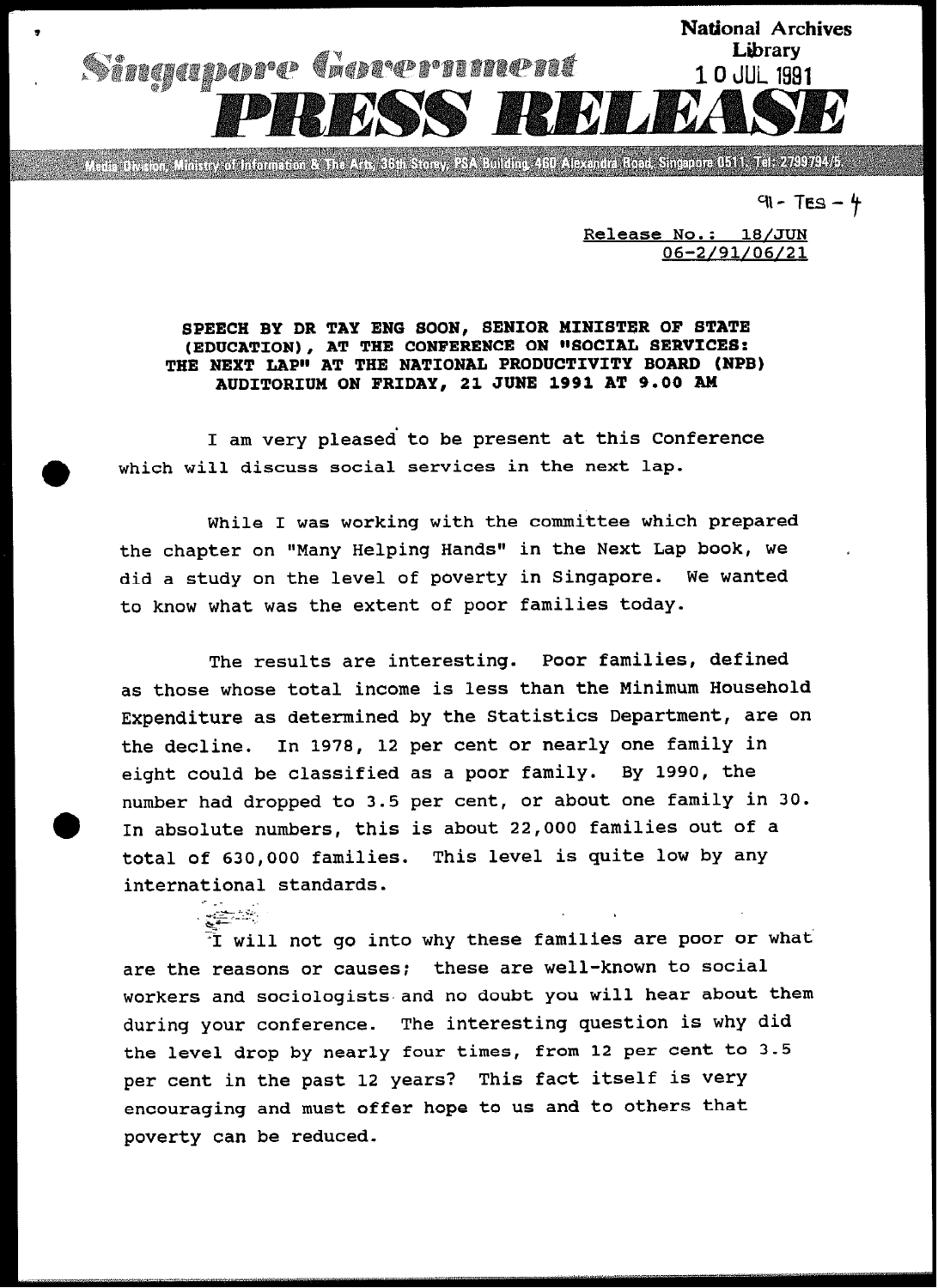The main reason for the dramatic decline in poverty in our case is our economic development and growth. Our growth has been real, without it being eaten up by inflation. Growth has removed unemployment and created many job opportunities. Real incomes have risen and almost anyone who wants a job can get one. This, I believe, is the main reason why poverty has been reduced.

During this period, the Government had special welfare schemes for the destitute and indigent, such as the public assistance scheme, homes for the aged and free medical treatment for the poor. These were necessary and provided much needed help for the poor and the needy. Such help will always be needed. But it is worth noting that the real solution to poverty is not welfare relief, but a vigorous economy which can provide good job opportunities which can help poor families raise their family incomes and lift them out of the poverty trap. The Government has, therefore, quite rightly set economic growth as one of its priorities in addressing our basic social needs.

However, despite our progress, we still have poor families. While every effort must be made to encourage them to help themselves by seeking employment, there will be conditions such as ill health, age or disability which will make it impossible for some of them to work. These are the situations where welfare relief is needed.

'The question is how best can this be provided? The chapter on "Many Helping Hands" in the "Next Lap" analyses this issue and sets out two basic guidelines.

The first is that as far as possible, all aid and assistance should be temporary and should seek to help the recipient to find ways to help himself. The idea is that dependency is demoralising and that ultimately, the independence and self-sufficiency is better for the aid

2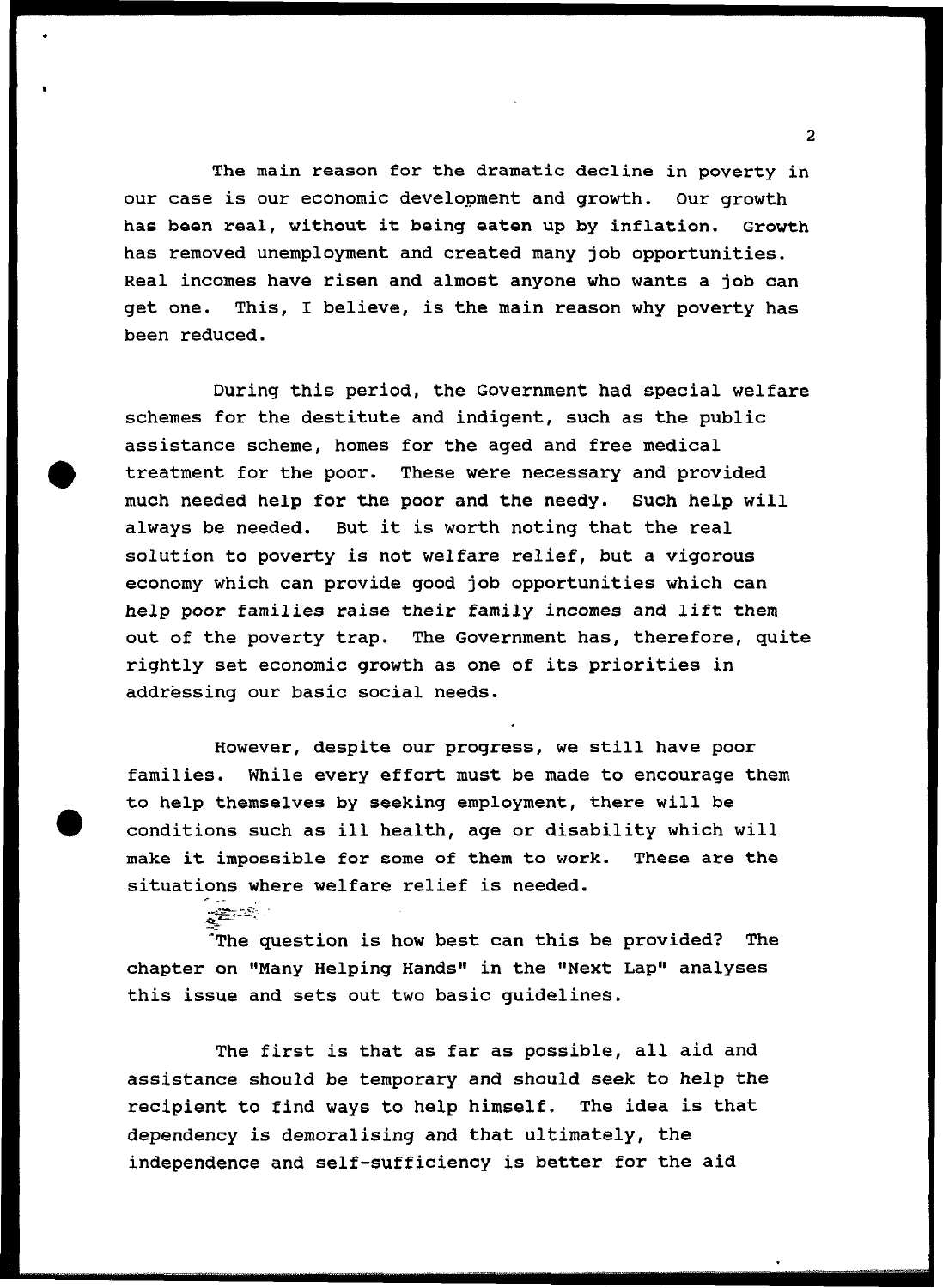recipient. It will also give him more dignity. This is the same idea contained in the proverb: "Give a man a fish and he will eat for one day: teach him to fish and he will eat for a long time".

The second guideline is that help is better provided by many sources than by one source. This is the "Many Helping Hands" principle. More hands make the work lighter. More importantly, many hands especially if they come from concerned volunteers, generate more warmth and are closer to the heart. In supporting this idea, the Government is not trying to shirk its responsibility. It will continue to play its role. It is aware that in welfare state or socialist countries where the bulk of welfare relief comes from state-run agencies, the results are less than satisfactory. The service tends to be impersonal or worse, bound by bureaucracy. Bureaucrats everywhere like to work to rules and they dislike exceptions to the rule. But welfare work is personal and cannot be ordered according to set rules. Here, voluntary and religious groups can do a better job. They have more commitment and' more compassion. A second consequence if there is too much state involvement is that citizens tend to push all responsibility to the state and the voluntary spirit soon withers away.

The much healthier approach is to develop a cooperative partnership between government, voluntary groups, corporate citizens and religious organisations. In this way, many parties can have a role without over-taxing anyone. The recipients of the help are uplifted to know that many of their fellow citizens are interested in them.

The "Many Helping Hands" chapter does not try to spell out detailed programmes for the future. But it drew attention to one key point, which is that help where possible should be focussed on children who come from the poor families. They offer the best hopes for their families because if they

 $\overline{\mathbf{3}}$